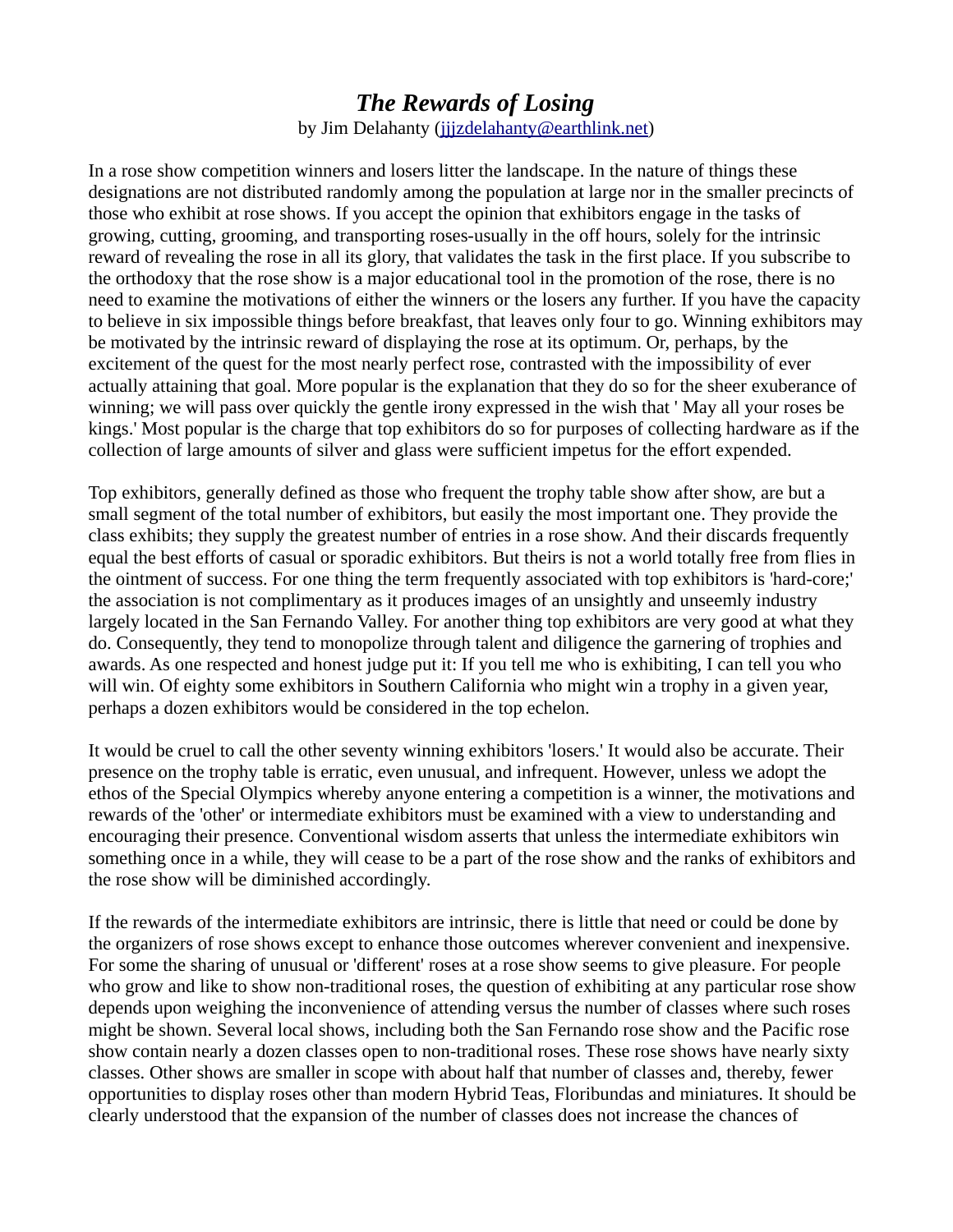intermediate exhibitors to win awards in the long run; while the intermediate exhibitor might enjoy the opportunity to show off rare and unusual roses, the top exhibitors will simply practice their skills and dedication in a new arena.

Another intrinsic reward is the camaraderie and sociability of exhibitors. The extension of invitations to breakfast or lunch (after the judges or separately) probably adds significantly to this factor; on the other hand, the sociables frequently make plans for eating, cruising malls, and shopping to fill the hours while the judges rate the entries. And one should not underestimate the appeal of this reward: as Clair Martin, curator of roses at the Huntington has remarked: If you ask a rosarian a question, be prepared to wait a half hour before he takes a breath. Rosarian conversations tend to be long ones.

While the same intrinsic reward of displaying the rose at its optimum is putatively available to the 'other' exhibitor as to the top exhibitor, public validation of the effort will not take place with any regularity. And the same goes for the jubilation of winning or garnering hardware. In fact, once you shift the attention from the intrinsic rewards to the extrinsic, the problem of providing extrinsic rewards to the 'others,' can largely be defined as excluding the top exhibitors.

On some occasions this can be a natural occurrence as when the top exhibitors are off at a national show or all suddenly taken with an inexplicable illness. But more often, the extension of extrinsic rewards to 'other' exhibitors is accomplished by excluding the top exhibitors from competition in the first place. This is most evident in the utilization of the 'Novice' class; only those who have not won an ARS certificate are permitted to enter or in other cases, only those who have not won any trophy are permitted to enter. The idea here is to encourage novices to participate and show roses with a reasonable expectation of winning the class in question. Whether this is desirable or not might be argued, but it does have the patina of age in its favor.

Less defensible is the exclusion of top exhibitors from attending or exhibiting in a rose show in the first place. In an extreme form, a rose show schedule may exclude all those not living within a stipulated geographic range. In the more acceptable form, one section or class is limited to those belonging to the sponsoring rose society. In either form, the playing field is altered so that the pool of entrants no longer reflects the prevailing ratio of top exhibitors to 'other ' exhibitors. (Some exhibitors negate the restricted class approach by belonging to a variety of rose societies, so the asymmetry of the total pool is reduced.)

The South Coast Rose Society rose show features a different approach-the creation of a section called 'Amateur Enthusiasts.' The show schedule defines this class as 'only open to exhibitors who have never won Queen, Dowager Queen, King or Princess of Show at an ARS rose show.' In the welcoming statement the term 'amateur enthusiasts' is defined 'as rose growers who have yet to win a blue ribbon.' However, the governing rule is that enunciated in relation to the show rules, that is, the exclusion of previous winners of specified royalty. An extra half hour is extended for 'amateur enthusiasts' for the grooming and entering of roses. Non-qualifying exhibitors, or top exhibitors, are exhorted to advise and assist the 'amateurs' in this extended time period.

Another promising approach relies upon the number of roses grown by the entrant as the dividing line between the top echelons of rose exhibitors versus others. A significant effect here is to include those living in circumstances which militate against large numbers of roses-apartment or condominium developments as well as re-including those who might have downsized their gardens for reasons of drought, age, or infirmity. One major advantage of this approach is that it does not overtly exclude anyone based on past success.